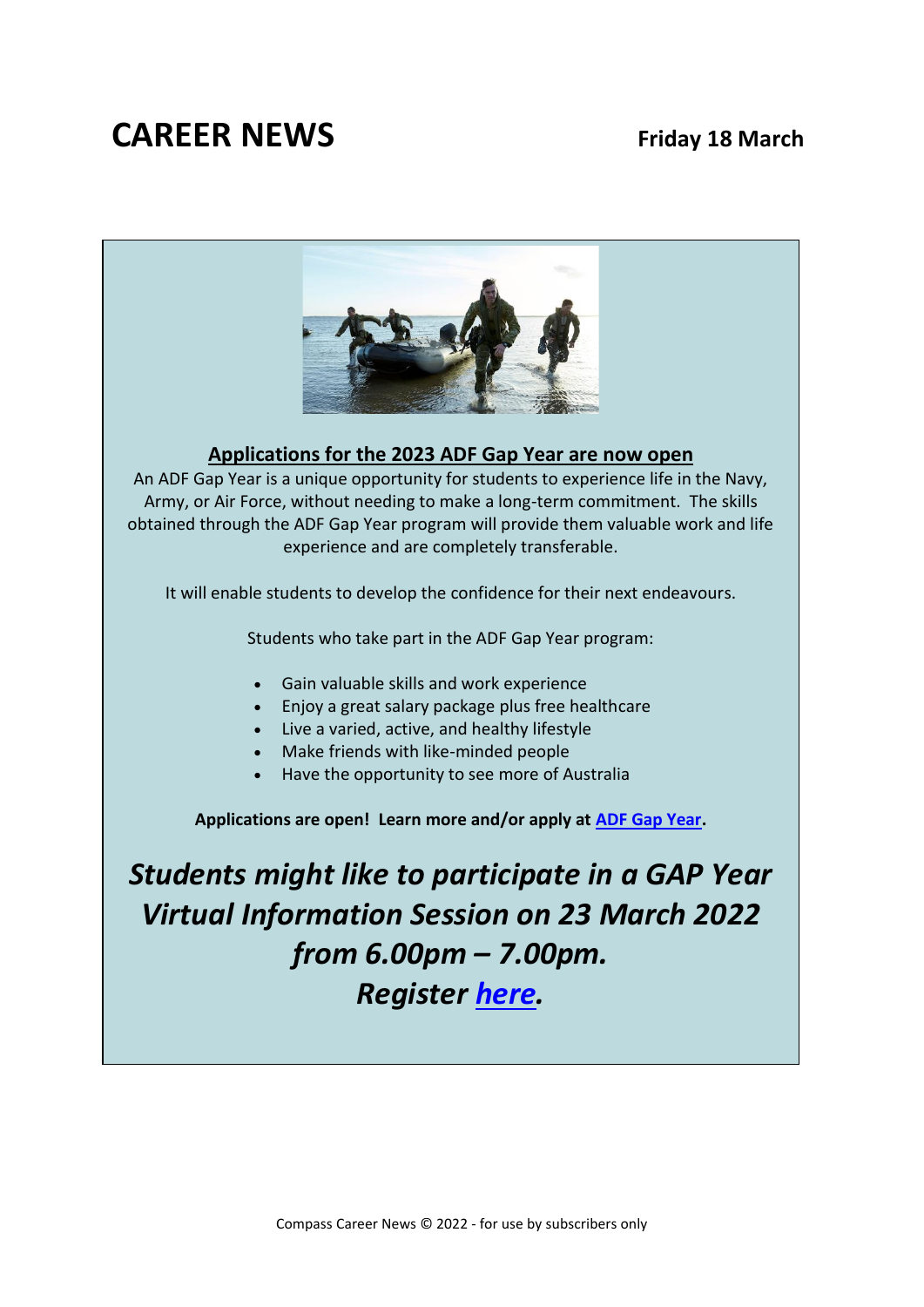$\circled{a}$ **DEAKIN** 

### **Changes to Folio Requirements for Creative Arts and Design Courses**

*Deakin's creative arts and design courses have recently undergone an important update to folio entry requirements.*

A folio is now an optional entry requirement. Course selection will still be based on an ATAR. Should an applicant choose to submit a folio (deemed successful), that folio is considered along with the ATAR.

- Deakin recognises creative potential, by allowing applicants to submit a portfolio of their best creative work with their application to showcase their talent and boost their chance of admission into our creative arts and design degrees (excluding drama).
- A folio is an optional entry requirement.
- Submitting a folio will boost an applicant's chance of admission to Deakin by strengthening their application if they are concerned about meeting the ATAR requirements.
- For school leavers, assessment will still be based on their ATAR, but a folio will be considered alongside their ATAR.

Applicants who wish to enhance their application are encouraged to complete the Deakin University folio requirements by the stated deadline.

### **Learn more about the folio requirements [here.](https://www.deakin.edu.au/communication-creative-arts/portfolio-applications)**



### **La Trobe University – Sydney Campus**

*Located in the centre of the city with views over Hyde Park, the La Trobe University Sydney Campus is close to work and internship opportunities and just a few minutes' walk to major transport hubs, vibrant café districts, shopping centres and Sydney's world-renowned icons.*

The Sydney Campus features:

- Technology enhanced teaching spaces with interactive whiteboards
- Free, high-speed Wi-Fi across the entire Campus
- Dynamic classrooms that seamlessly adapt to different learning styles
- Quiet study hubs and collaboration zones designed to encourage creativity and learning
- Computer labs with the latest technology and software free to use for all students
- A top floor library with stunning views across the city
- Fully equipped kitchen and lounge area

[Diploma, Bachelor, and Master programs](https://www.latrobe.edu.au/sydney/courses) are available, with three intakes a year. Most courses on offer at the Sydney campus relate to business and information technology, with an interesting [Undergraduate Certificate of Cybersecurity](https://www.latrobecollegeaustralia.edu.au/courses/certificate-cybersecurity) course on offer too.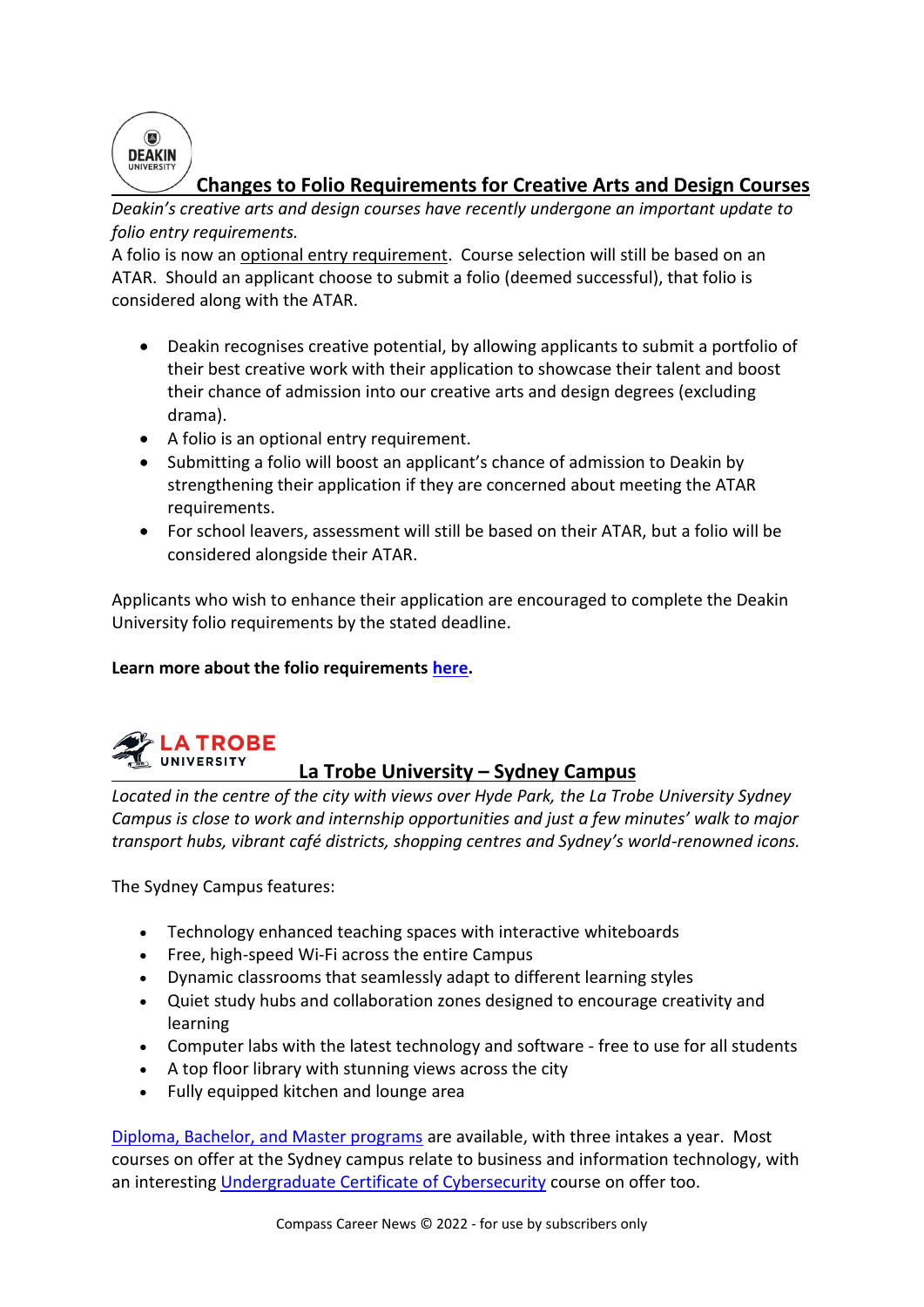# *ACU* **News from ACU**

### ➢ **Business introduces the Employability Program**

The Peter Faber Business School has introduced a *new* **employability program**: *Future Ready*. Embedded in all ACU business and IT degrees from day one, this program supports students to build their personal brands, develop their LinkedIn and social media profiles, attend industry engagement and networking events, upskill with Microsoft certifications, participate in industry placements, and build their online portfolio.

These essential skills will facilitate students in building the foundations for success now and into the future.

**Find out more at Future [Ready Employability Program](https://www.youtube.com/watch?app=desktop&v=0PXAjY1HIn4&_cldee=amFja3kuYnVydG9uQGtub3gudmljLmVkdS5hdQ%3D%3D&recipientid=contact-e25b8c84f79ce311b6fcd89d6765b220-c36232cafef8463eaded04b45630db1f&esid=51893c96-bc87-ec11-93b0-002248924817)**.

### ➢ *New* **Bachelor of Criminology and Criminal Justice degree**

The Thomas More Law School has introduced the *Bachelor of Criminology and Criminal Justice.*

Already proving popular with students in 2022, this course explores the causes of antisocial behaviour and develops the knowledge and expertise needed to make a valuable contribution in the criminal justice sector. Students gain a deep understanding of the complex causes and impact of crime, and the legal and social policies that keep society safe. The degree includes studies in *forensic psychology, forensic science, cybercrime, border protection* and *biosecurity* and understanding violence and trauma. All criminology students also undertake a community engagement in the third year of the course. **Find out more at [Bachelor of Criminology and Criminal Justice.](https://www.acu.edu.au/course/bachelor-of-criminology-and-criminal-justice?_cldee=amFja3kuYnVydG9uQGtub3gudmljLmVkdS5hdQ%3d%3d&recipientid=contact-e25b8c84f79ce311b6fcd89d6765b220-c36232cafef8463eaded04b45630db1f&esid=51893c96-bc87-ec11-93b0-002248924817)**



*Gain in-demand skills to protect data and information systems from hackers, with a Bachelor of Cyber Security at Victoria University.*

Students study information technology, preparing them for a career in software development or the networking industry. Then they focus on specialised units in cyber security – gaining the expertise needed to apply for specialised roles.

Students learn essential skills in cyber-threat detection and risk management, including:

- cyber security technologies (such as digital signature, public key infrastructure, virtual private networks, firewalls, intrusion detection and data encryption)
- ethical hacking and digital forensic data collection
- vulnerability analysis and control
- enterprise security
- cyber security regulation, policies, and laws
- software development
- network design.

**Find out more at [Cyber Security at VU.](https://www.vu.edu.au/courses/bachelor-of-cyber-security-nbcs)**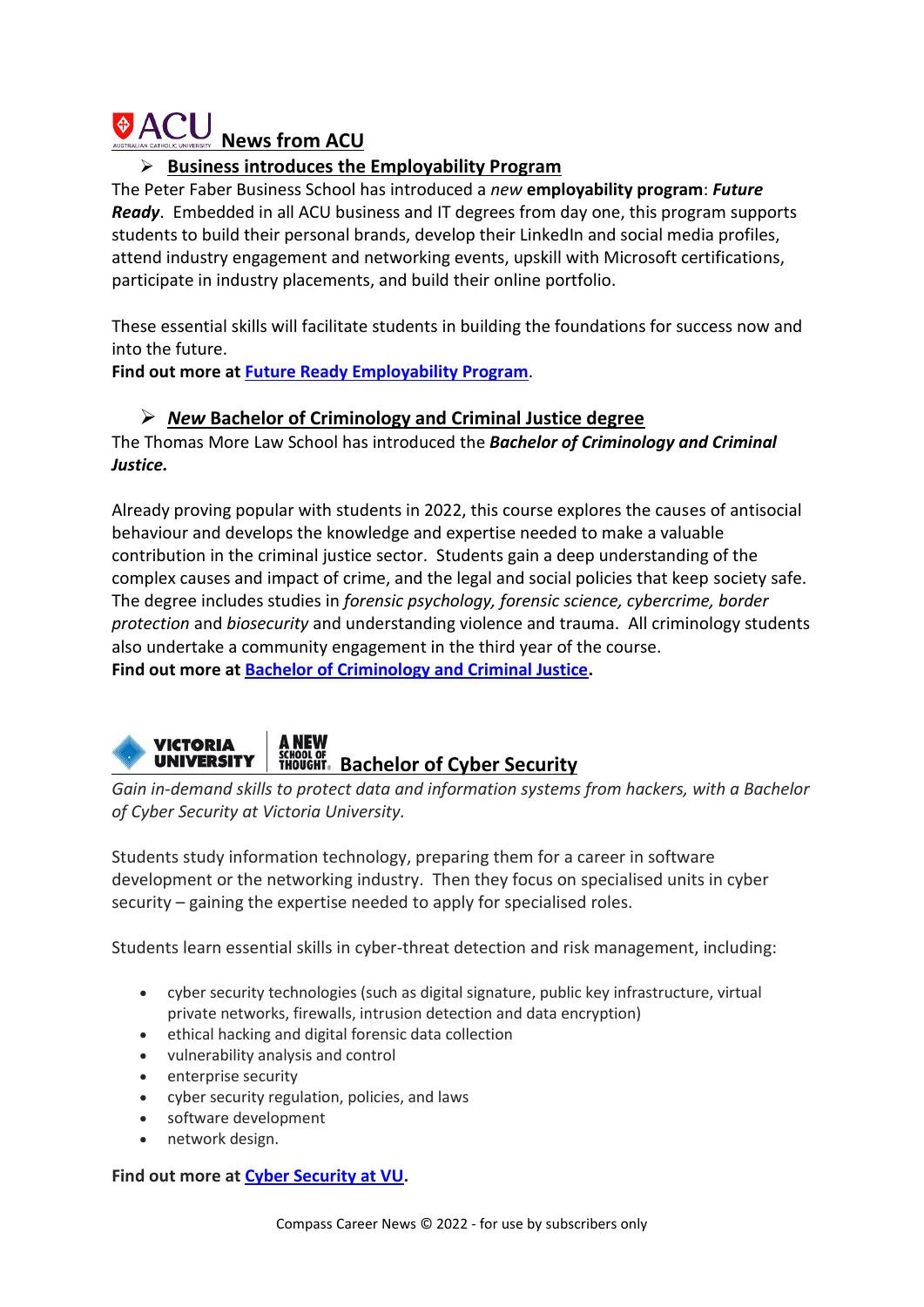### **Animation & Gaming Degrees in Victoria in 2022**

Animation and games design courses offer students a range of opportunities to be exposed to, and develop their skills in, subjects such as *computer coding, computer programming, broad IT skills, simulation, and modelling, computer-based 2D and 3D, interactive information design, and virtual environments,* to name but a few. Below is a list of some undergraduate degrees offered at Victorian Universities. **For a comprehensive list of courses (including the many double-degree options) on offer** 

**at Victorian universities, TAFEs, and Private Providers, visit [VTAC.](http://www.vtac.edu.au/)**

| <b>INSTITUTION</b>                   | <b>COURSE NAME</b>                       | <b>VCE PREREQ'S</b>                                                                                          | <b>MAJOR STUDIES IN 2022</b>                                                                                                                                                                                                                                                                                                                                                                                                                                                                                                                                                                                                                                                                         |
|--------------------------------------|------------------------------------------|--------------------------------------------------------------------------------------------------------------|------------------------------------------------------------------------------------------------------------------------------------------------------------------------------------------------------------------------------------------------------------------------------------------------------------------------------------------------------------------------------------------------------------------------------------------------------------------------------------------------------------------------------------------------------------------------------------------------------------------------------------------------------------------------------------------------------|
| <b>DEAKIN</b>                        | Design (3D Animation)                    | Units 3 and 4: a study score of at<br>least 25 in English (EAL) or at least<br>20 in English other than EAL. | 2D animation, 3D animation, 3D motion, Animation, Animation<br>production, Audio and visual effects, Character design and rigging,<br>Compositing, Creative arts, Design thinking, Documentary and<br>experimental filmmaking, Film and television, Film studies, Film<br>titling, Game design, Interactive art, Media, Modelling, Motion<br>capture, Narrative, Photography, Project management, Screen<br>production, Screen studies, Stereoscopy, Stop motion animation,<br>Storyboarding, Visual communication design.                                                                                                                                                                           |
| <b>MONASH</b>                        | Design/Media<br>Communication            | Units 3 and 4: a study score of at<br>least 27 in English (EAL) or at least<br>25 in English other than EAL. | Animation, Automotive design, Collaborative design, Communication<br>design, Computer-aided design (CAD), Design, Design theory, Digital<br>media, Furniture design, Graphic design, Illustration, Industrial<br>design, Interactive design, Journalism, Materials technology, Media,<br>Product design and development, Public relations, Screen, Spatial<br>design, Transportation design, Visual communication, Web design.                                                                                                                                                                                                                                                                       |
| <b>RMIT</b>                          | Animation and<br>Interactive Media       | Units 3 and 4: a study score of at<br>least 30 in English (EAL) or at least<br>25 in English other than EAL. | 2D animation, 3D animation, Animation, Animation design and<br>production, Computer animation, Concept art, Design, Digital arts,<br>Illustration, Imaging and sound, Motion design, Projection mapping,<br>Visual effects.                                                                                                                                                                                                                                                                                                                                                                                                                                                                          |
|                                      | <b>Games Design</b>                      | Units 3 and 4: a study score of at<br>least 30 in English (EAL) or at least<br>25 in English other than EAL. | 3D animation, 3D design, Arts (contemporary), Computer graphics,<br>Computer programming, Digital animation (games), Digital art and<br>design, Digital imaging, Entrepreneurship, Games design, Games<br>development, Games programming, Games technology, Graphic<br>design.                                                                                                                                                                                                                                                                                                                                                                                                                       |
| <b>SWINBURNE</b>                     | Animation                                | Units 3 and 4: a study score of at<br>least 30 in English (EAL) or at least<br>25 in English other than EAL. | 2D 3D and Stop-motion animation, Animation history and theory,<br>Character and environment design, Character locomotion and<br>performance, Conceptual sketching and life-drawing, Human and<br>animal anatomy, Producing and production management,<br>Screenwriting, Sound design, Storyboarding and narrative<br>development.                                                                                                                                                                                                                                                                                                                                                                    |
|                                      | Games and Interactivity                  | Units 3 and 4: a study score of at<br>least 30 in English (EAL) or at least<br>25 in English other than EAL. | 3D modelling and animation, Audio and video production, Game<br>design, Games development, Games technology, Narrative design,<br>User experience design.                                                                                                                                                                                                                                                                                                                                                                                                                                                                                                                                            |
|                                      | Games and<br>Interactivity/Animation     | Units 3 and 4: a study score of at<br>least 25 in English other than EAL<br>or at least 30 in English (EAL). | 2D and 3D production techniques for animation, 3D modelling for<br>objects and environments, Acting for animation, Action analysis and<br>locomotion, Behaviour and motivation in games, Character and<br>environment design, Character animation, Development and pre-<br>production, Digital game prototyping, Genre and the moving image,<br>History of animation, Pervasive game design, Physics of games and<br>animation, Principles of game design, Production and post-<br>production, Production management for animation, Screen writing,<br>Sound design and acquisition, User-centred design and evaluation,<br>Writing and directing for animation, Writing for interactive narratives. |
| <b>UNI</b><br><b>MELBOURNE</b>       | Fine Arts (Animation)                    | Units 3 and 4: a study score of at<br>least 30 in English (EAL) or at least<br>25 in English other than EAL. | Animation.                                                                                                                                                                                                                                                                                                                                                                                                                                                                                                                                                                                                                                                                                           |
| <b>VICTORIA</b><br><b>UNIVERSITY</b> | <b>Animation &amp; Visual</b><br>Effects | Units 3 and 4: a study score of at<br>least 25 in English (EAL) or at least<br>20 in English other than EAL. | Animation, Visual effects.                                                                                                                                                                                                                                                                                                                                                                                                                                                                                                                                                                                                                                                                           |